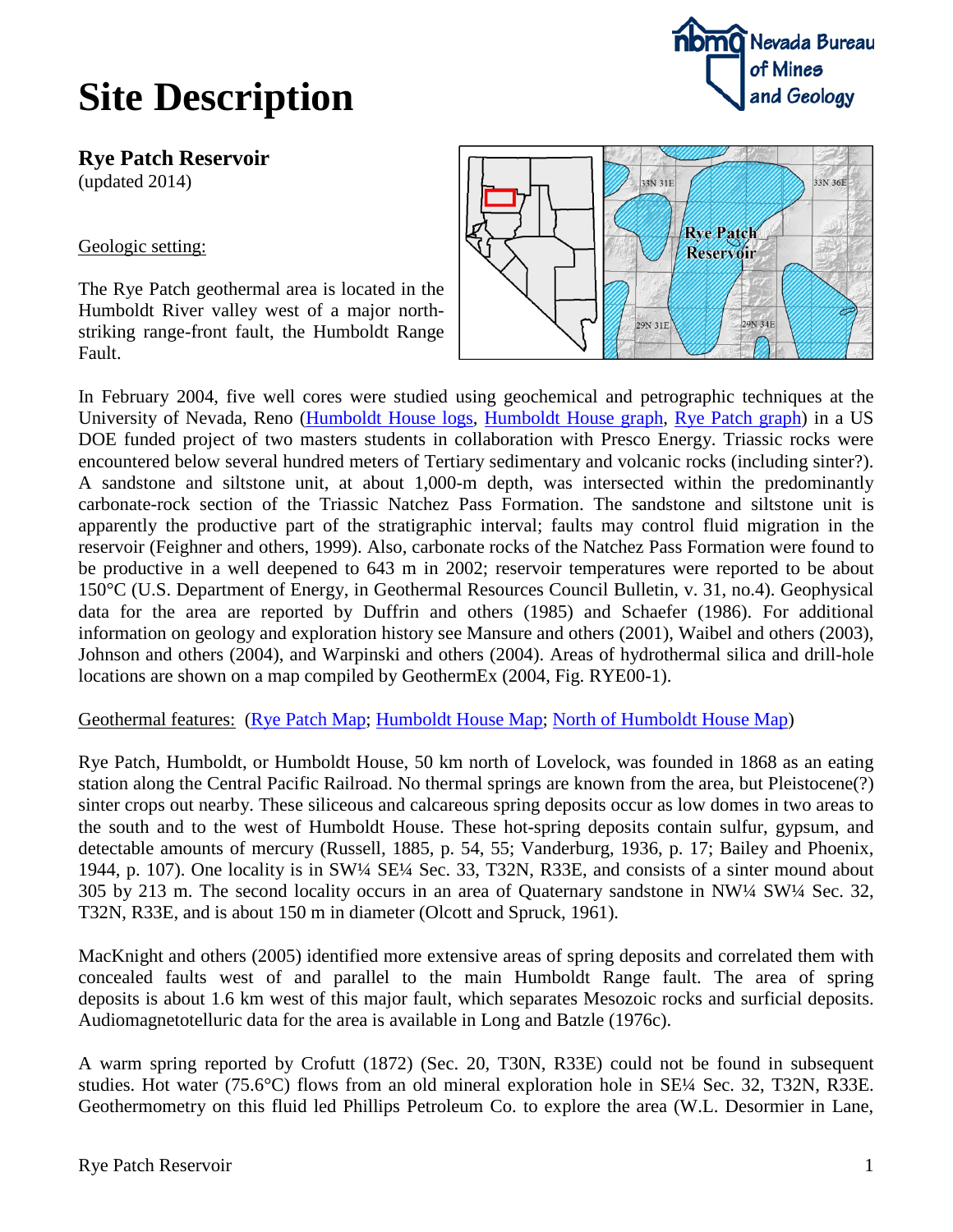

1979). In 1977, Phillips Petroleum Co. drilled a 565-m-deep geothermal test in SE¼ Sec. 21, T31N, R33E, with temperatures up to 163°C. Temperatures reached 204°C in later wells, and geothermometers suggest a resource temperature of at least 243°C (Ehni and Ellis, 2002).

Geothermal drilling at Rye Patch in the late 1980's and early 1990's resulted in one successful well; others were too cold or had no fluid flow (Feigner and others, 1999). Mt. Wheeler Power sold the project to Presco Energy LLC of Englewood, CO. The U.S. Department of Energy provided funding (\$1.62 million) to study and help define the resource at Rye Patch (www.eren.doe.gov/geothermal/).

The University of Nevada, Reno received DOE funding to expand the resource at Florida Canyon Mine. Between May and July 2003, UNR conducted exploration and test drilling in partnership with Presco Energy and Apollo Gold. [Five gradient wells](http://www.nbmg.unr.edu/geothermal/ryepatchwells.htm) [\(drilling report\)](http://www.nbmg.unr.edu/geothermal/ryepatchdrilling.pdf) were drilled near the Florida Canyon Mine [\(map;](http://www.nbmg.unr.edu/geothermal/figures/ryepatch5.pdf) [project update\)](http://www.nbmg.unr.edu/geothermal/ryepatchupdate.htm): one well to 500 feet, three wells to 1000 feet, and one well to 1500 feet. A total of 1850 feet of core was obtained from three wells. Extensive silicification and veining was observed in the 1000 ft corehole, but none of the wells encountered measurable water inflows (Johnson et al, 2004). Recently, gravity, magnetic, LIDAR and seismic data were collected at the Rye Patch site and used to revise the structural model of the area (Ellis, 2011).

*Florida Canyon:* Florida Canyon coincides with the Imlay mining district, a mercury-gold-silver producing region along the north slopes of Humboldt Range. The northern Humboldt Range hosts a complex pattern of Prida, Natchez, and Grass Valley Formations, overthrust along the Humboldt City fault. Diabasic dikes and sills intruded the Triassic-era formations, and gave rise to sediment-hosted, disseminated gold within the Grass Valley Formation (Johnson, 1977).

Wells at the Florida Canyon Mine produce 100°C fluids from ~175-m deep (NW¼ Sec. 3, T31N, R33E). In the late 1980's, these fluids were circulated through heat exchangers for heap leaching.

The Florida Canyon geothermal project is a small power generation unit associated with the Florida Canyon gold mine in T31N, R33E. This mine has been active for approximately 20 years, and is adjacent to the Rye Patch/Humboldt House geothermal area.

In 2009 and 2010 a small, 50-kW geothermal plant manufactured by ElectraTherm (Reno, NV) operated for a thousand hours at the Florida Canyon gold mine. This "Green Machine" used in the project is a lowtemperature Organic Rankine Cycle (ORC) unit designed to convert low-temperature waste heat into electricity. Although the unit produced less than 5% of the mine's electrical needs, it produced electricity from otherwise unused heat from one of the mine's hot wells. ElectraTherm was awarded a \$982,000 Phase 1 DOE research grant at the end of 2010 to optimize their Green Machine to specifically use geothermal brines, with Florida Canyon as the test site. Successful R&D during 2011 caused the DOE to award additional funding for Phases II and III to manufacture and commission a newly developed, more powerful 75 kWe "geothermal" Green Machine with a cleanable heat exchanger. The unit has been built and was tested in 2011 at ElectraTherm. It was installed at the Florida Canyon Mine and successfully commissioned in 2012. The 75 kWe plant is operating on 225-230°F (107-110°C) water flowing into the unit at 150 gpm (Electratherm web site, July 2013; [http://electratherm.com/case\\_studies/geothermal\\_in\\_nevada/\)](http://electratherm.com/case_studies/geothermal_in_nevada/). The only other unit in Nevada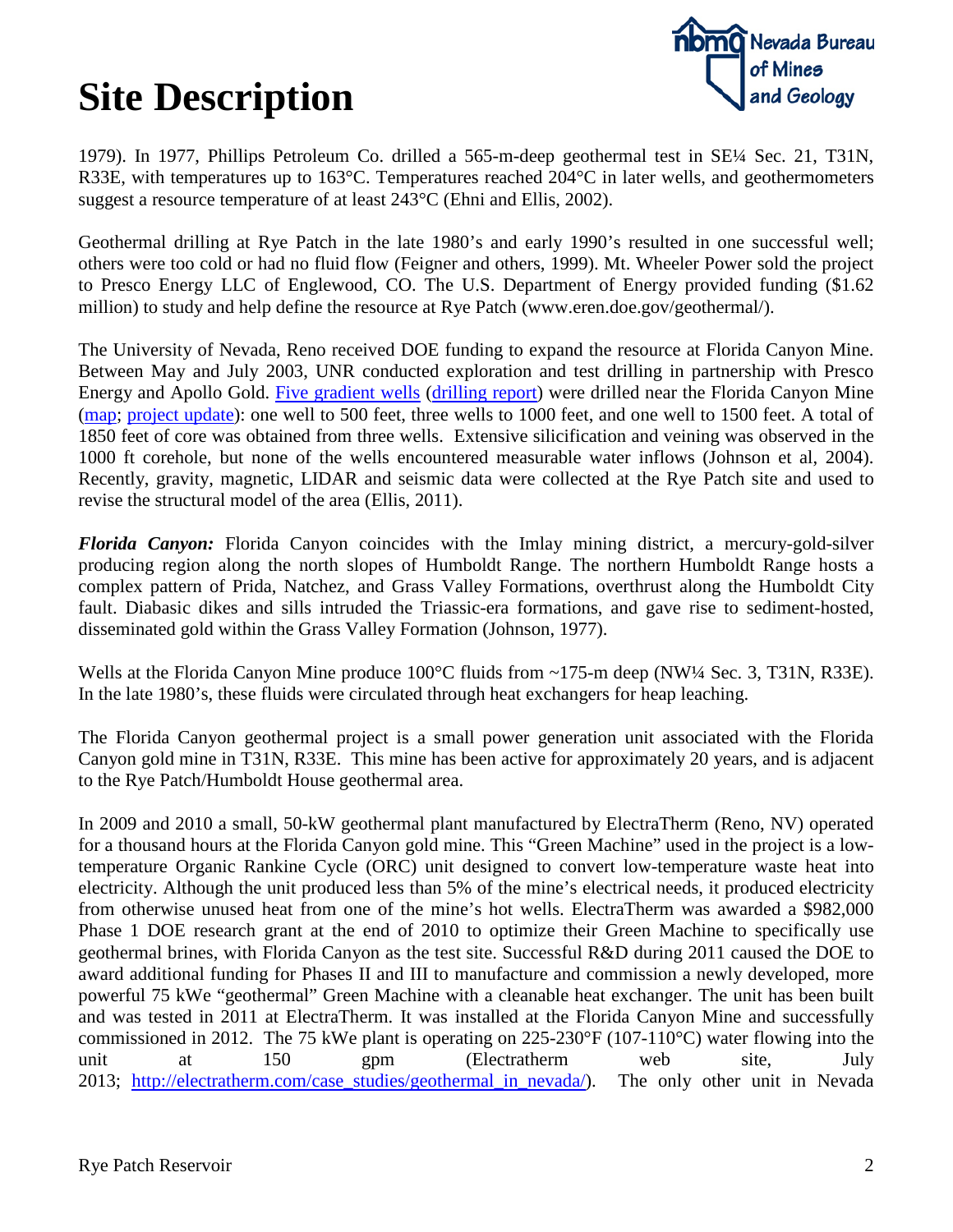

producing at such low temperatures is located at the Wabuska geothermal site, which was first commissioned in 1984.

Presco Energy has rebranded the Rye Patch area as 'Star Peak Energy' and is working on creating a 'renewable energy oasis' utilizing baseload geothermal energy and developing additional renewable power resources such as solar, wind, and storage (Star Peak Energy website, Feb. 2014; [http://www.starpeakenergy.com/\)](http://www.starpeakenergy.com/).

*Mill City:* A warm spring has been reported near Mill City, without measured temperature or chemistry. Mill City and the Eugene Mountains have historically been considered part of the Central Mining District, a copper and tungsten producing region. The Eugene Mountains are composed of Triassic shales, quartzites, and limestone, intruded by Cretaceous-Tertiary granodiorite (Bonham et al., 1985).

*NE Trinity Range:* Warm gradient holes were drilled 5-10 miles SSW of Rye Patch Reservoir, six of them in the NE Trinity Range foothills. The foothills coincide with the Arabia mining district, underlain by Cretaceous granodiorites, Triassic metasediments, and minor volcanics. Lead-silver-antimony deposits appear in granodiorite fractures and metasedimentary xenoliths (Johnson, 1977).

#### Leasing information:

In 2009, Presco Energy LLC leased >1,400 acres in the Rye Patch area from the BLM competitive geothermal lease sales. They also absorbed Rye Patch Ltds' leases. In 2013, Presco Energy Co. leased a further 1,366 acres in the Rye Patch geothermal region during the March BLM geothermal lease sale, and another block of 1320 acres in the November 2013 lease sale.

#### Bibliography:

Bailey, E. H., and Phoenix, D. A., 1944, Quicksilver Deposits in Nevada: Nevada University Bulletin, v. 38, no. 5 [41], 206 p.

[Bonham, H.F., Jr., Garside, L.J., Jones, R.B., Papke, K.G., Quade, J., and Tingley, J.V., 1985, A mineral](http://www.nbmg.unr.edu/dox/of8503.pdf)  [inventory of the Paradise-Denio and Sonoma-Gerlach Resource Areas, Winnemucca District, Nevada,](http://www.nbmg.unr.edu/dox/of8503.pdf)  [Nevada Bureau of Mines and Geology Open File Report 85-3, 473 p.](http://www.nbmg.unr.edu/dox/of8503.pdf)

[Crofutt, G.A., 1872, Crofutt's Transcontinental Tourist's Guide: New York, Geo. A. Crofutt.](ftp://ftp.nbmg.unr.edu/pub/Geothermal/11_Documents/Crofutt_TouristsGuide_1872.pdf)

[Duffrin, B.G., Berger, D.L., and Schaefer, D.H., 1985, Principal Facts for Gravity Stations in the](http://pubs.usgs.gov/of/1985/0162/report.pdf)  [Humboldt House Geothermal Area, Pershing County, Nevada: U.S. Geological Survey Open-File Report](http://pubs.usgs.gov/of/1985/0162/report.pdf)  [85-162, 11 p.](http://pubs.usgs.gov/of/1985/0162/report.pdf)

[Ehni, W.J., and Ellis, R.K., 2002, Rye Patch Geothermal Field, Pershing County, Nevada: Field Trip](ftp://ftp.nbmg.unr.edu/pub/Geothermal/11_Documents/Ehni-2002-RyePatchFieldTrip.pdf)  [handout, Geothermal Resources Council Field Trip, September 2002.](ftp://ftp.nbmg.unr.edu/pub/Geothermal/11_Documents/Ehni-2002-RyePatchFieldTrip.pdf)

[Ellis, R., 2011. A Restated Conceptual Model for the Humboldt House-Rye Patch Geothermal Resource](http://pubs.geothermal-library.org/lib/grc/1029328.pdf)  [Area, Pershing County, Nevada. Geothermal Resources Council Transactions 35: 769-776.](http://pubs.geothermal-library.org/lib/grc/1029328.pdf)